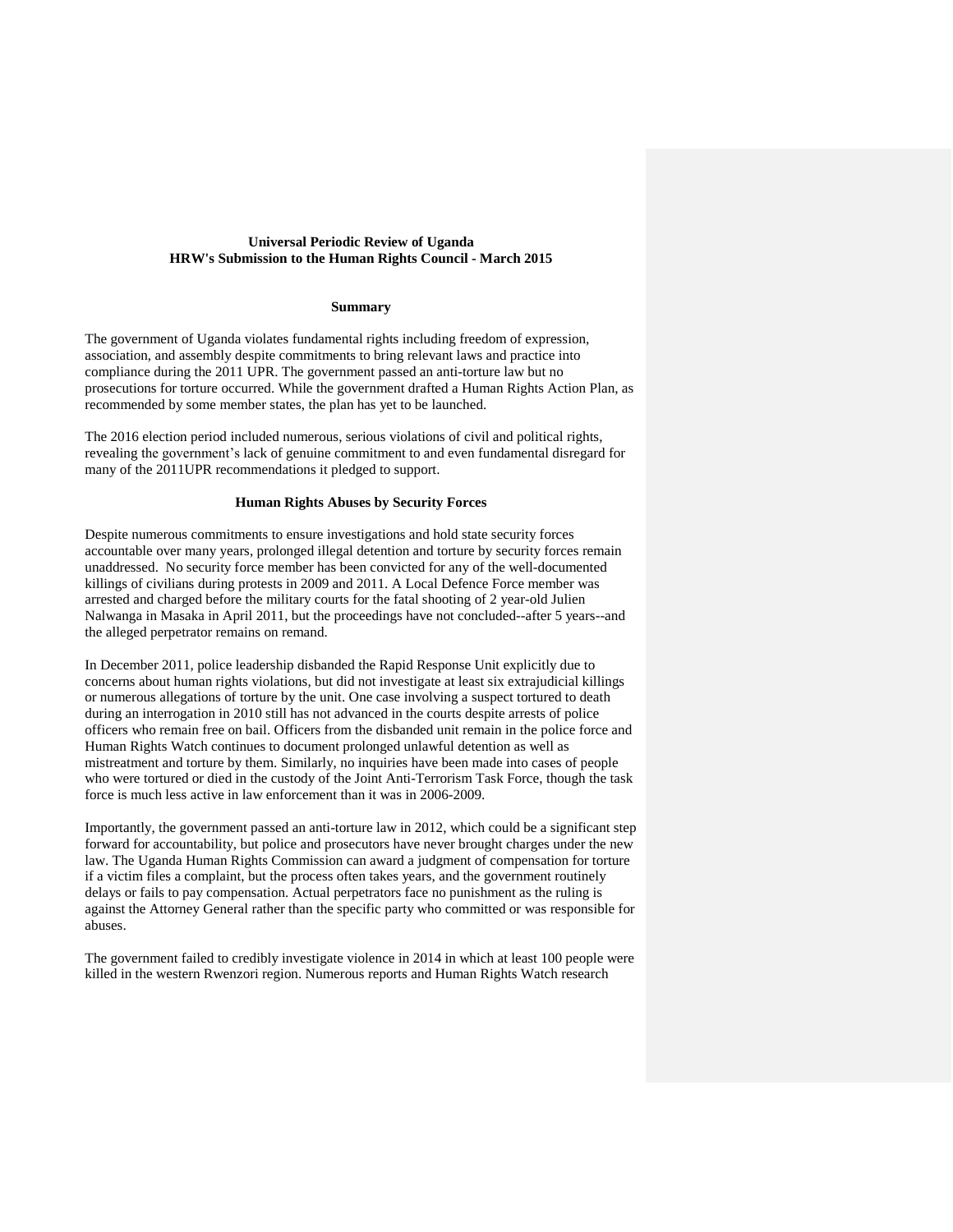suggest that after a July attack on a military barracks and some police posts, civilians were mutilated, tortured, and killed, some buried in mass and unmarked graves, and that government forces may have been involved in reprisals against members of the ethnic group believed to be responsible for the initial attacks. Hundreds of civilians were eventually charged before military courts and in some cases, later amnestied.

### Recommendations:

- Cease illegal detention and torture of suspects; investigate and hold accountable state security agents including police and army members who have committed human rights violations.
- Use the new Anti-Torture Act to ensure prosecutions for torture.
- Ratify the Optional Protocol to the Convention Against Torture.
- Ratify the Convention on International Convention for the Protection of All Persons from Enforced Disappearance

### **Freedom of Assembly**

Contrary to commitments to uphold international human rights law on free assembly made in the 2011 UPR, Uganda passed the regressive Public Order Management Act in August 2013. The law grants police wide discretionary powers to permit or disallow gatherings and has typically been used to obstruct civic meetings and opposition rallies, and as a basis to arrest opposition members. It has occasionally been invoked to prevent private meetings.

In the run-up to the 2016 elections the law's implementation resulted in blatantly partisan policing: police prevented opposition gatherings while protecting activities supporting the incumbent. In July 2015, for example, police arrested two opposition presidential candidates, Kizza Besigye and Amama Mbabazi, as they tried to hold meetings in Kampala and Mbale, respectively. In September 2015, police in Soroti and Jinja fired teargas to disperse people gathered to hear Mbabazi, even though there had been no disorder. In some instances, police fired teargas canisters directly at individuals, turning the canisters into projectiles causing injury, in addition to the teargas' harmful effects on skin, eyes, and breathing. In Jinja, police lobbed fired into the grounds of a primary school, harming children, all in an effort to break up peaceful opposition gatherings.

### Recommendations:

- Investigate and punish acts by security forces to obstruct public rallies.
- Amend the Public Order Management Act to ensure free assembly rights in line with international human rights law.

### **Due Process Violations**

On February 19, the day before President Museveni was declared the winner of the 2016 elections, Besigye was arrested and placed under "preventive arrest" in his home. He was **Formatted:** Underline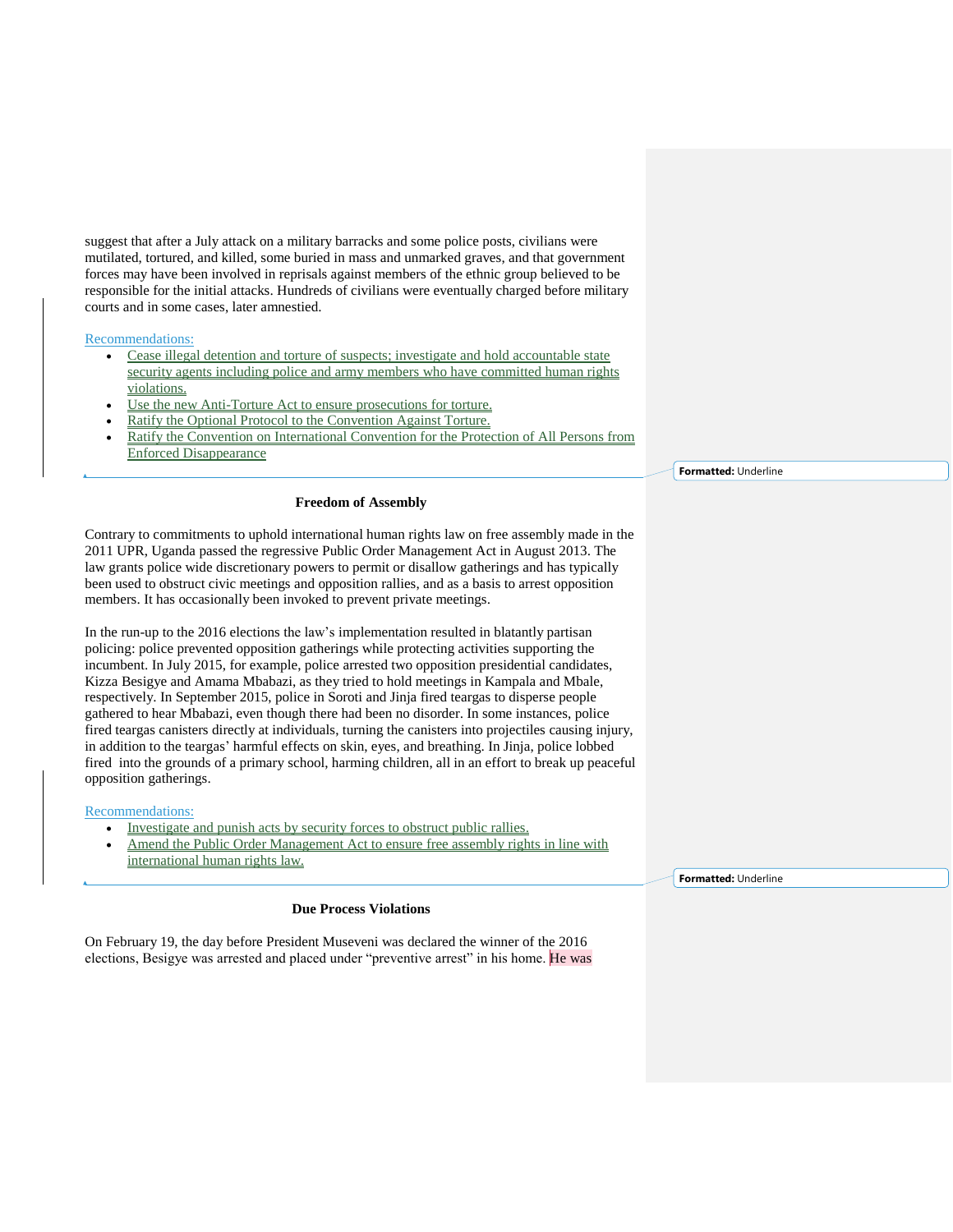arrested daily--every time he attempted to leave his home-- for over three weeks. Police presented no evidence of wrongdoing and argued that their actions were lawful.

Sporadic use of "preventive" detention of Besigye over several years clearly constitutes arbitrary detention in violation of international human rights law, and is an unconstitutional form of detention without trial or prospect of trial. It violates rights to liberty and security, freedom of movement and the presumption of innocence. The Uganda Human Rights Commission, among others, have explicitly said that preventive detention of anyone inside their home is a clear rights violation. The Police Act provision used to justify preventive detention is inapplicable to the factual reality as it applies only to "habitual offenders." As of this writing, Besigye had not been charged or convicted of any crime.

Practices of the criminal justice system violate international human rights law. As of 2014, 55 percent of the prison population consisted of remandees, though international law provides that pre-trial detention should be an exception and as short as possible. The vast majority of detainees, including those accused of serious crimes, lack legal representation, and during their long remand times cannot consult counsel or exercise the right to apply for bail.

Human Rights Watch remains concerned that Uganda's military court system, in practice, fails to uphold fair trial and due process rights. Infrequency of sessions and painfully slow processes mean that trials are not completed in a reasonable time. Defendants do not enjoy adequate time or facilities for the preparation of their defense, and the army commanders who act as judges lack any legal expertise. Suspects are sometimes held on remand for many years, leading some suspects to feel that pleading guilty is the only avenue available to conclude their case. Some suspects have awaited trial in detention for periods exceeding the maximum sentence for their charges. The military courts have in the past admitted into evidence confessions extracted by torture. In contravention of international legal standards, military courts continue to prosecute and order the detention of civilians.

#### Recommendations:

- Observe international fair trial standards, including trying civilians only in civilian courts.
- Ratify the Second Optional Protocol to the International Covenant on Civil and Political Rights.

#### **Freedom of Expression**

Although Uganda's constitution guarantees the right to free expression, the government deploys a range of tactics to stifle critical reporting, from occasional physical violence to threats, intimidation, bureaucratic interference, and arrest. Station managers of television and radio outfits and journalists often report fear of reprisals if programs are highly critical of the government.

Two media houses faced temporary closure in 2013 for publishing articles suggesting that Museveni was grooming his son to take over. Two journalists and eight civil society members protesting the closures were arrested, beaten, and detained by police and eventually charged with

**Commented [MB1]:** We may need to update this as its still going on..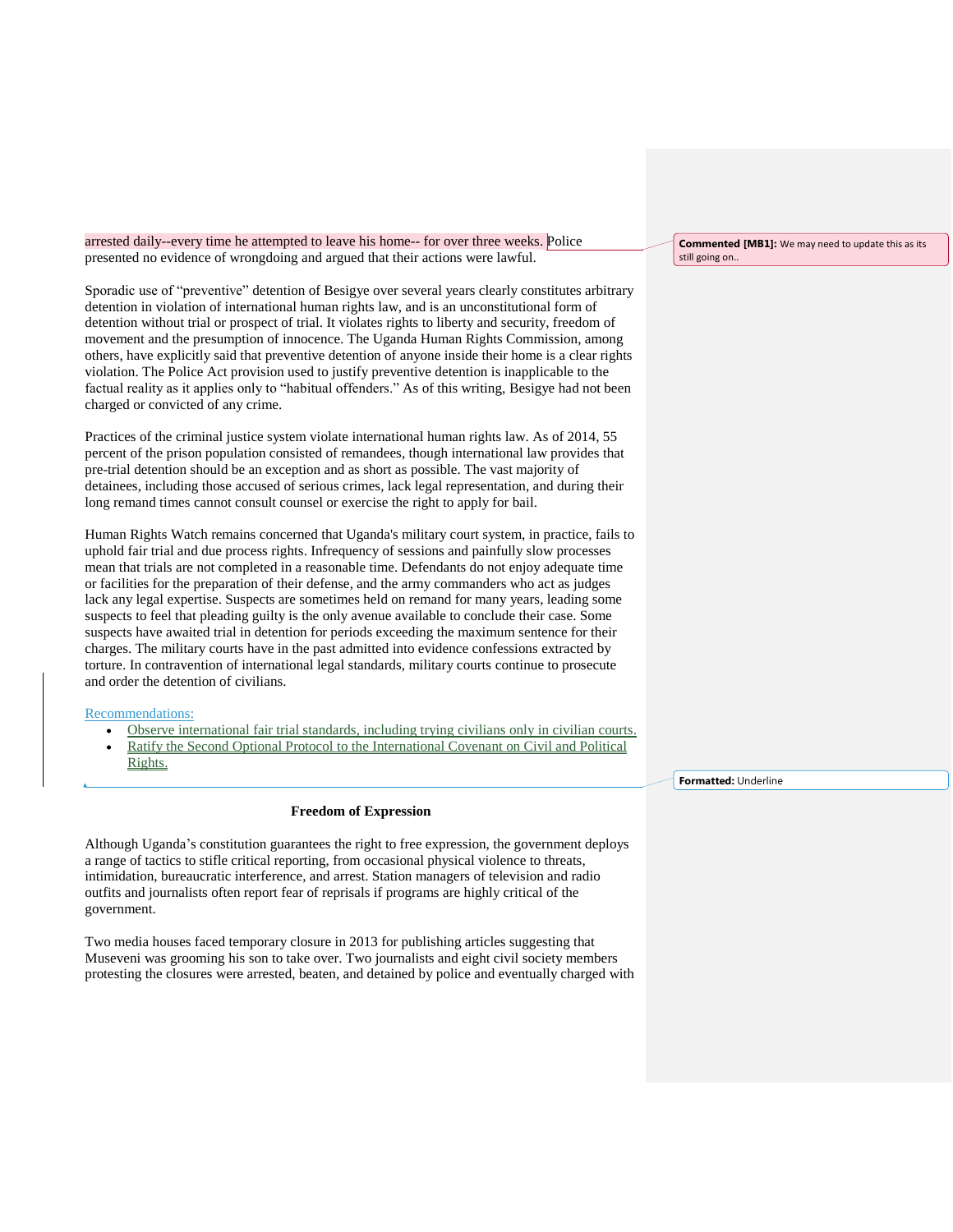inciting violence. The media houses were opened 10 days later when the minister of internal affairs ordered the police to vacate the premises.

During the 2016 electoral period, police and government agencies, such as the Uganda Communications Commission (UCC), the broadcasting regulator, blatantly violated rights to free expression and media freedom. The UCC issued a blanket nation-wide ban on access to social media for five days, arguing people were "campaigning" beyond the time period prescribed by law. Some journalists and station managers told Human Rights Watch that UCC officials visited some stations to pressure managers to suspend or fire critical journalists or face being pulled off air. The UCC issued ad-hoc orders to radios not to host certain people, with no specific evidence of wrongdoing and no court order, meaning the legality of the order was at best questionable, but there was no clear remedy and no due process to challenge them. According to media rights groups, at least 15 journalists were arrested and detained for short periods while attempting to report on events outside of Besigye's home during the police siege there in February and March 2016. Police shot and wounded at least three journalists in October and November 2015, during election-related events.

In June 2015, police charged blogger Robert Shaka with offensive communication under the Computer Misuse Act, arguing Shaka violated the president's right to privacy by questioning his health on Facebook. Shaka spent four days in prison, was charged and released on bail. Charges remain pending.

#### Recommendations:

- End intimidation, threats, and physical attacks on journalists; tolerate and promote open reporting and commentary on issues of public concern.
- End disproportionate and unlawful actions, such as a blanket ban on social media, by broadcasting regulatory agency, the Uganda Communications Commission.

**Formatted:** Underline

#### **Free Association**

The government has increasingly sought to curtail the work of NGOs working on topics considered sensitive by the government, such as governance, human rights, land, oil, and the rights of lesbian, gay, bisexual and transgender (LGBT) people. Tactics include closure of meetings, threats, and heavy-handed bureaucratic interference.

In July 2015, the internal affairs minister ordered an investigation and suggested possible deregistration of the Great Lakes Institute for Strategic Studies. The minister argued the organization was opposing government programs and recruiting young people into opposition parties. Similarly in 2012, the internal affairs minister tasked the NGO Board with conducting a wide-ranging investigation beyond the legal mandate of the board into a report of unlawful evictions and land grabs written by two nongovernmental organizations Uganda Land Alliance and Oxfam. Ultimately the NGO Board investigation recommended that the NGOs have their permits withdrawn if they did not take "corrective action," that the report be "withdrawn," and that a retraction be issued. The board said that the NGOs should "make apologies" to President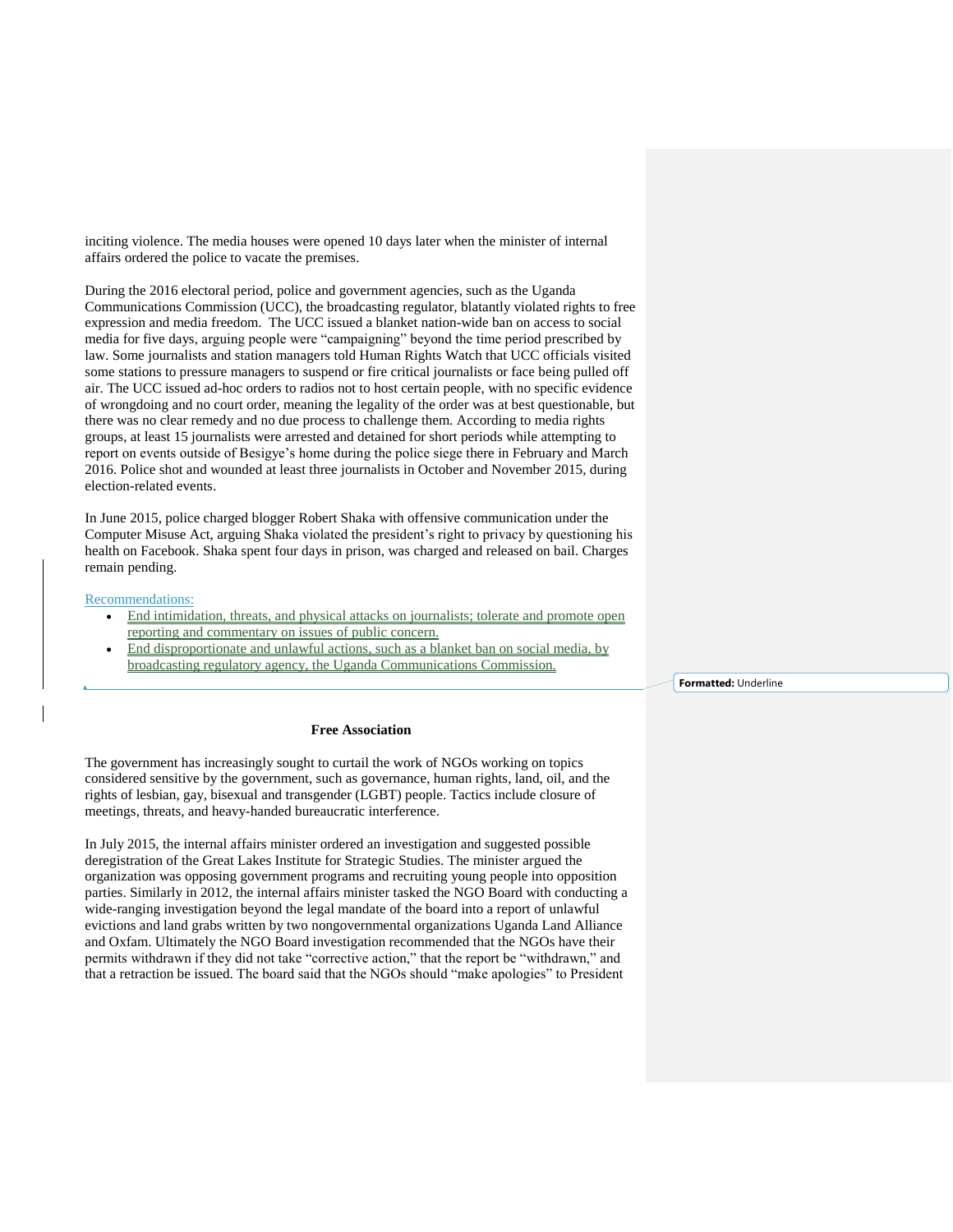Museveni among other government actors. The government never responded to allegations of human rights violations committed during evictions.

In January 2016 the government passed a new Non-governmental Organisations Act, which violates rights to free association. The new law includes vague "special obligations" of NGOs, including a requirement that groups should "not engage in any act which is prejudicial to the interests of Uganda or the dignity of the people of Uganda." Another provision criminalizes any activities by organizations that have not been issued with a permit by the government regulator, fundamentally undermining free association rights. A separate provision provides criminal sentences of up to three years for any violations of the act. How this new law will impact the operations of NGOs remains to be seen.

In April 2012, the attorney general banned the political pressure group Activists for Change, which orchestrated the April 2011 "Walk to Work" protests, labeling the group an "unlawful society" under the penal code. In July 2013, seven opposition politicians were charged for belonging to and managing what the government deemed to be an "unlawful society." The same year, two authors of a book critical of President Museveni—Doreen Nyanjura and Ibrahim Kisubi—were arrested at the Kampala book launch in April. Nyanjura was charged with participating in unlawful society and inciting violence and detained for two weeks. Barbara Allimadi, a member of another pressure group, Concerned Citizens, was arrested and briefly detained in 2012 after staging a demonstration in parliament. Police confiscated Allimadi's tshirts bearing anti-corruption slogans.

### Recommendations:

 Amend the Nongovernmental Organisations Act to ensure free association rights in compliance with international human rights law, particularly removing new criminal provisions for legitimate civil society work.

**Formatted:** Underline

#### **Lesbian, Gay, Bisexual, and Transgender (LGBT) Rights**

Despite numerous recommendations from UN member states, Uganda refused to support recommendations to reject discriminatory legislation or decriminalize consensual homosexual sex during the 2011 UPR process. Ultimately in December 2013, parliament passed the Anti-Homosexuality Act and Museveni signed it into law in February 2014. Immediately following, Human Rights Watch documented a spike in violations against LGBTI people, including arbitrary arrests, police abuse and extortion, forced anal examinations, violence, denial of health care, loss of employment, evictions, and homelessness.

After the Supreme Court annulled the Act on procedural grounds in August 2014, violations appeared to reduce, but same sex conduct remains criminal under Section 145 of the Penal Code and LGBTI individuals face stigmatization and marginalization. In July 2014, the High Court ruled against activists who had sued the Ethics and Integrity Minister for shutting down a human rights workshop for LGBTI activists in 2012, in violation of the right to free association. In August 2015, LGBTI people reported several violent attacks in which police failed to respond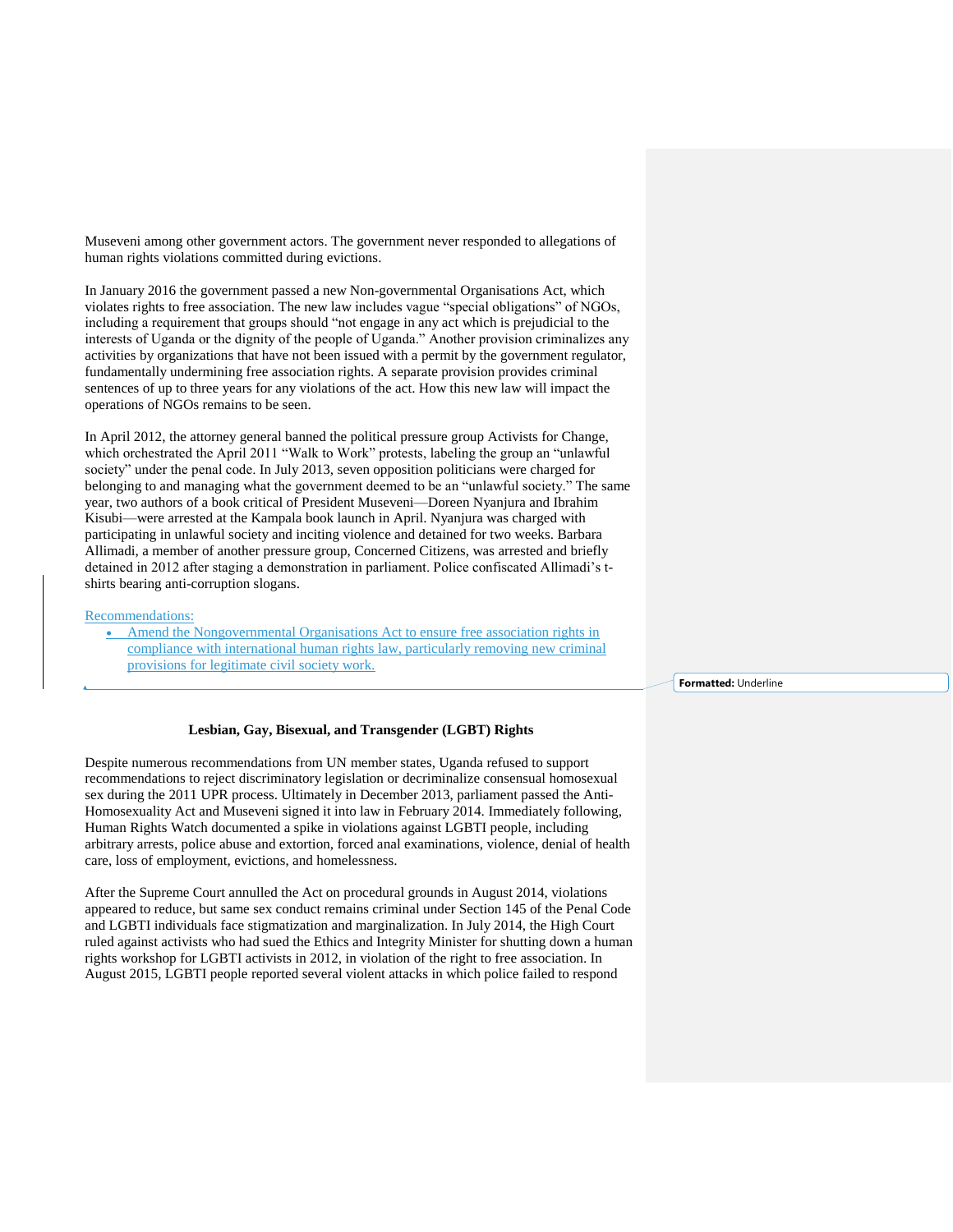appropriately, in one case arresting the victim, a transgender person, rather than the alleged attackers.

Human Rights Watch is also concerned by the Uganda Police's use of forced anal examinations of men accused of homosexual sex. We have documented at least six cases between 2013 and 2015. These exams have no medical or scientific value, constitute assault and may constitute torture.

Recommendations:

- Cease all arrests of people on the grounds of sexual orientation and gender identity and end the practice of conducting forced anal exams on men accused of consensual homosexual conduct.
- Investigate and prosecute all forms of attacks on LGBT individuals and activists.
- Decriminalize/Repeal Section 145 of the Penal Code.

# **Children's Rights**

Over 56 percent of Uganda's 37 million people are under the age of 18 and are the single largest demographic group living in poverty. Human Rights Watch documented abuses of children living on the streets of several large towns, including by police and officials from the Kampala Capital City Authority, who threatened children at night, and beat them with batons, whips, or wires while demanding money or as "discipline" for vagrancy. Children reported handing police and others small sums to avoid further abuse or detention.

Government officials periodically order general roundups of street children throughout the country. These roundups usually occur ahead of special events, official visits, international conferences, or are a way for government agencies to be seen to be tackling the perceived "problem" of street children. Police have detained large groups of up to 100 children without charge in police stations. Children spoke of adult cellmates in police jails forcing them to pay "lodging" fees as a form of extortion to avoid beatings by police and adult cellmates. Children also described deplorable detention conditions, including lack of mattresses, blankets, and mosquito nets, as well as limited access to toilets, food and medicine. Most often, these vulnerable and often homeless children would be released with no charge. Recommendations:

- End arbitrary arrests, detention, and roundups of street children, and investigate all allegations of beatings and violence of street children by police and consider bringing charges under Uganda's 2012 Anti-Torture Act.
- Take measures to fight stigma and discrimination against street children, and improve mechanisms to report child abuse by police.

**Refugee Rights**

**Formatted:** Underline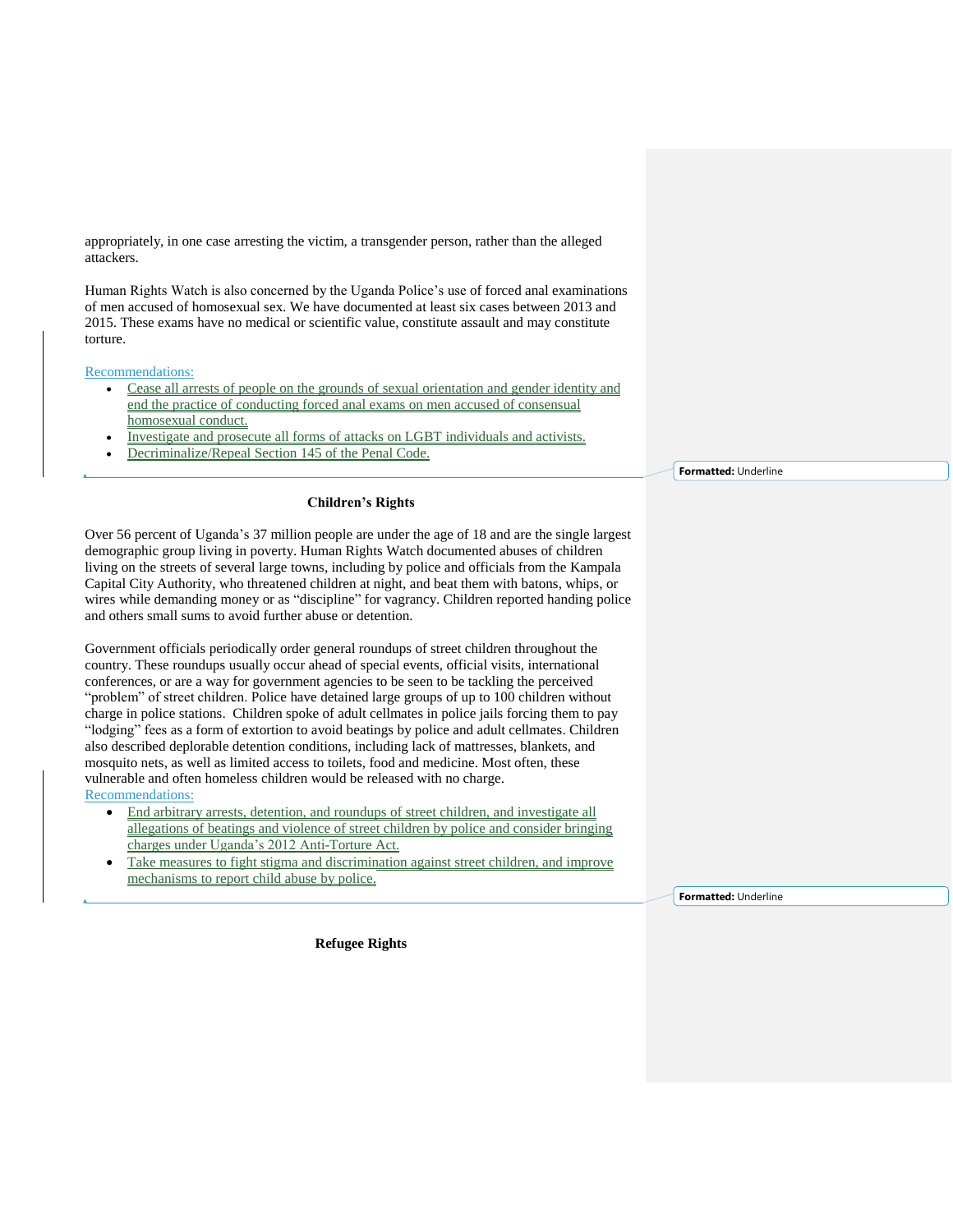Joel Mutabazi, a registered Rwandan refugee in Uganda and a former presidential bodyguard in Rwanda, was forcibly returned by Ugandan police to Rwanda after going missing on October 25, 2013, in clear violation of international refugee law. This refoulement occurred while Mutabazi was under Ugandan police protection due to earlier threats and concerns for his safety. While Ugandan authorities said they would investigate the incident and allegedly suspended the Ugandan police officer who arrested Mutabazi and illegally handed him over to the Rwandan authorities, they later promoted the same police officer in September 2015 to deputy head of the police directorate of crime intelligence. Mutabazi was tried in Rwanda in 2014, alongside 15 codefendants, and charged with terrorism, murder, and security-related offenses linked in part to his alleged collaboration with armed opposition groups. He was sentenced to life imprisonment.

#### Recommendations:

 Halt and prevent any forcible returns of refugees or asylum seekers to any country, including Rwanda, where they may face persecution and ensure that they can access fair procedures to determine their refugee status.

**III. Recommendations**

#### **Regarding Human Rights Abuses by Security Forces**

- Cease illegal detention and torture of suspects; in security agents including police and army members who have committed human right violations.
- Use the new Anti-Torture Act to ensure prosecutions for torture.
- Ratify the Optional Protocol to the Convention Against Torture.
- Ratify the Convention on International Convention for the Protection of All Persons from Enforced Disappearance

### **Regarding Freedom of Assembly**

- Investigate and punish acts by security forces to obstruct public
- Amend the Public Order Management Act to ensure free assembly rights in line with international human rights law.

**Regarding Violations of Due Process and Conditions of Detention**

- Observe international fair trial standards, including trying civilians
- Ratify the Second Optional Protocol to the International Covenant on Civil and Political Rights.

#### **Regarding Freedom of Expression**

- End intimidation, threats, and physical attacks on journalists; tolerate and promote open porting and commentary
- disproportionate and unlawful actions, such as a blanket ban on social media the Uganda Communications